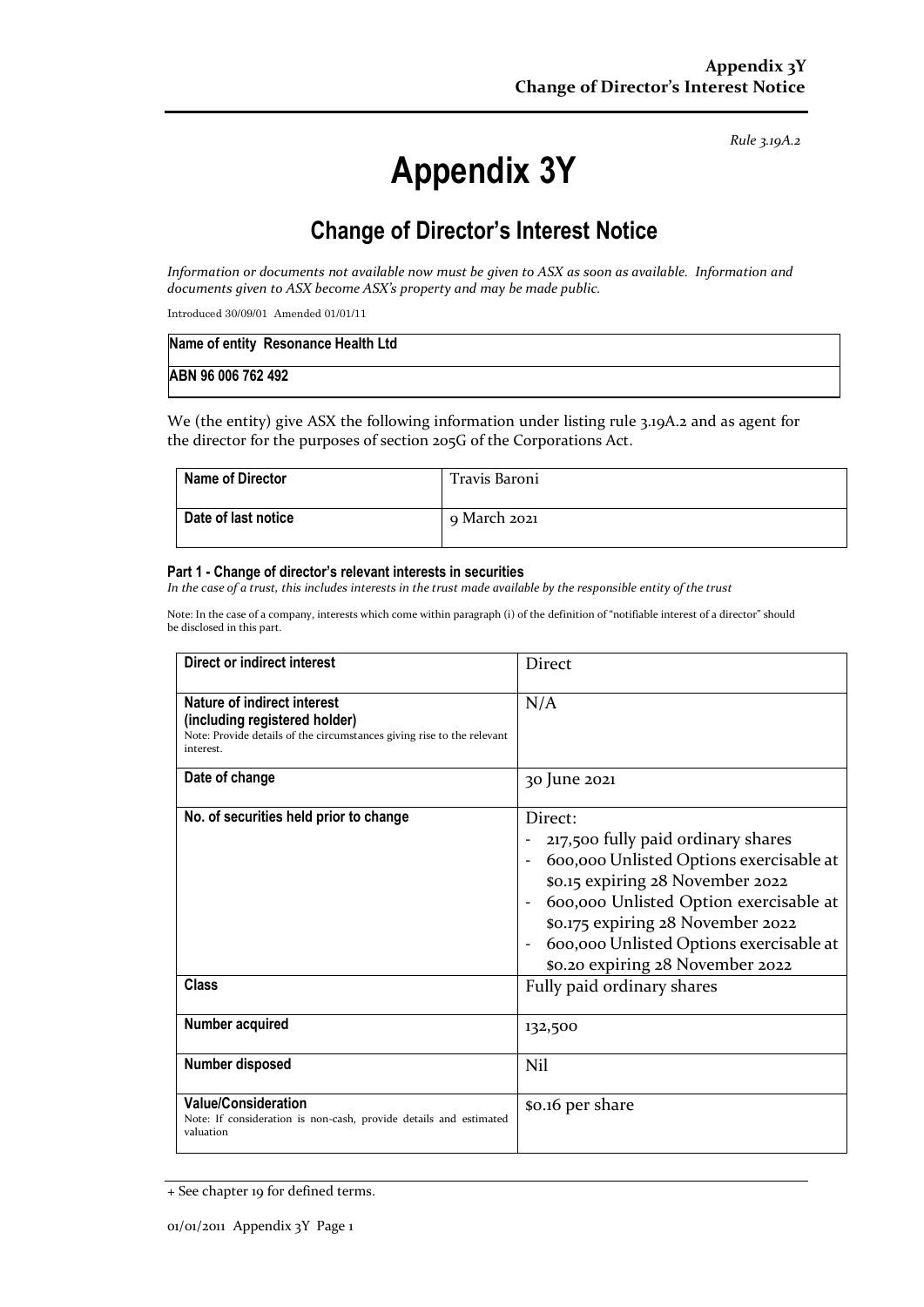| No. of securities held after change                                                                                                                                         | Direct:<br>350,000 fully paid ordinary shares<br>600,000 Unlisted Options exercisable at<br>\$0.15 expiring 28 November 2022<br>600,000 Unlisted Option exercisable at<br>\$0.175 expiring 28 November 2022<br>600,000 Unlisted Options exercisable at<br>\$0.20 expiring 28 November 2022 |
|-----------------------------------------------------------------------------------------------------------------------------------------------------------------------------|--------------------------------------------------------------------------------------------------------------------------------------------------------------------------------------------------------------------------------------------------------------------------------------------|
| Nature of change<br>Example: on-market trade, off-market trade, exercise of options, issue<br>of securities under dividend reinvestment plan, participation in buy-<br>back | Market purchase                                                                                                                                                                                                                                                                            |

### **Part 2 – Change of director's interests in contracts**

Note: In the case of a company, interests which come within paragraph (ii) of the definition of "notifiable interest of a director" should be disclosed in this part.

| <b>Detail of contract</b>                                                                                                                                                   | n/a |
|-----------------------------------------------------------------------------------------------------------------------------------------------------------------------------|-----|
| <b>Nature of interest</b>                                                                                                                                                   | n/a |
| Name of registered holder<br>(if issued securities)                                                                                                                         | n/a |
| Date of change                                                                                                                                                              | n/a |
| No. and class of securities to which<br>interest related prior to change<br>Note: Details are only required for a contract in<br>relation to which the interest has changed | n/a |
| Interest acquired                                                                                                                                                           | n/a |
| Interest disposed                                                                                                                                                           | n/a |
| <b>Value/Consideration</b><br>Note: If consideration is non-cash, provide details<br>and an estimated valuation                                                             | n/a |
| Interest after change                                                                                                                                                       | n/a |

## **Part 3 –** +**Closed period**

| Were the interests in the securities or contracts detailed above $\parallel$ No           |  |
|-------------------------------------------------------------------------------------------|--|
| traded during a <sup>+</sup> closed period where prior written clearance<br>was required? |  |

<sup>+</sup> See chapter 19 for defined terms.